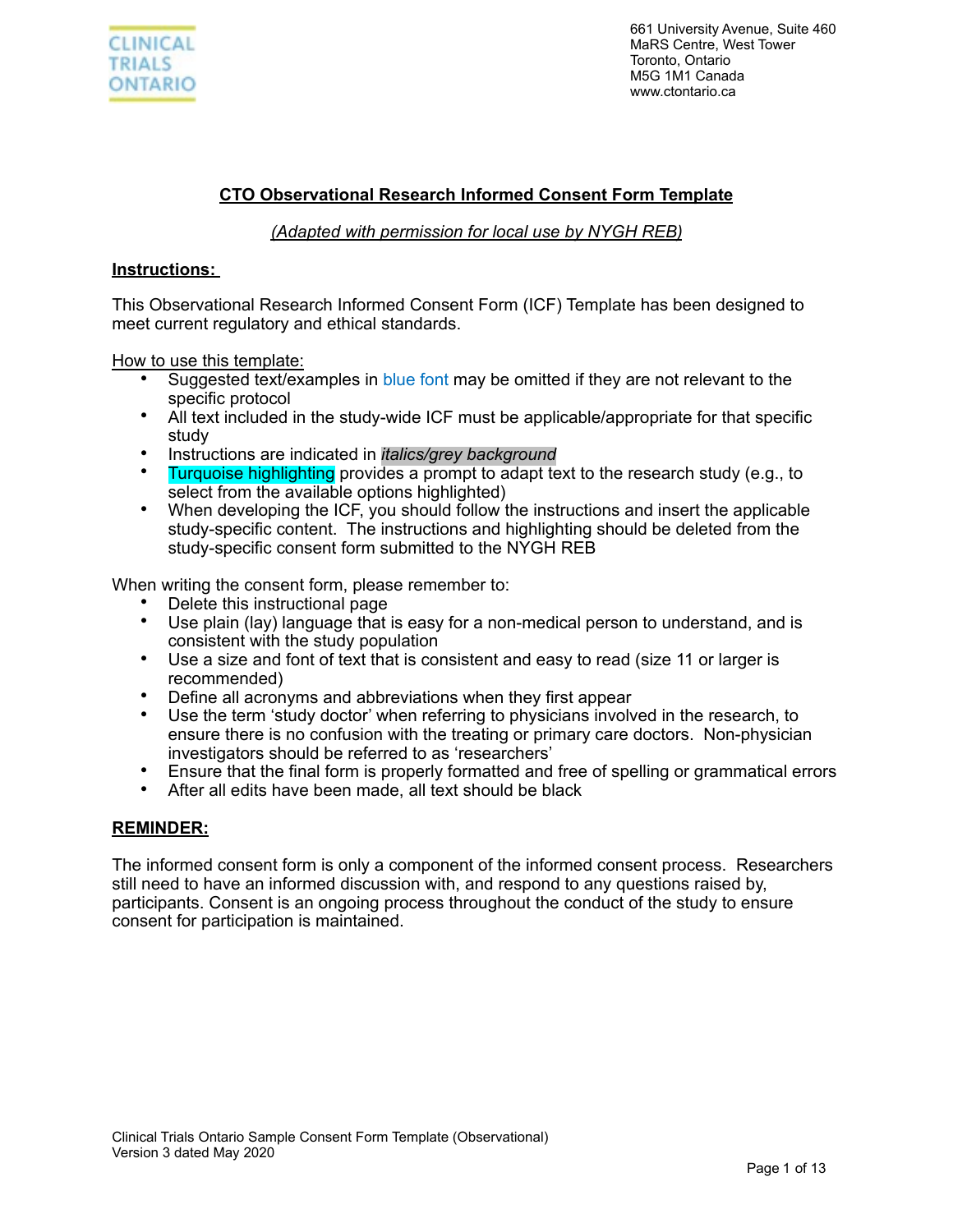

661 University Avenue, Suite 460 MaRS Centre, West Tower Toronto, Ontario M5G 1M1 Canada www.ctontario.ca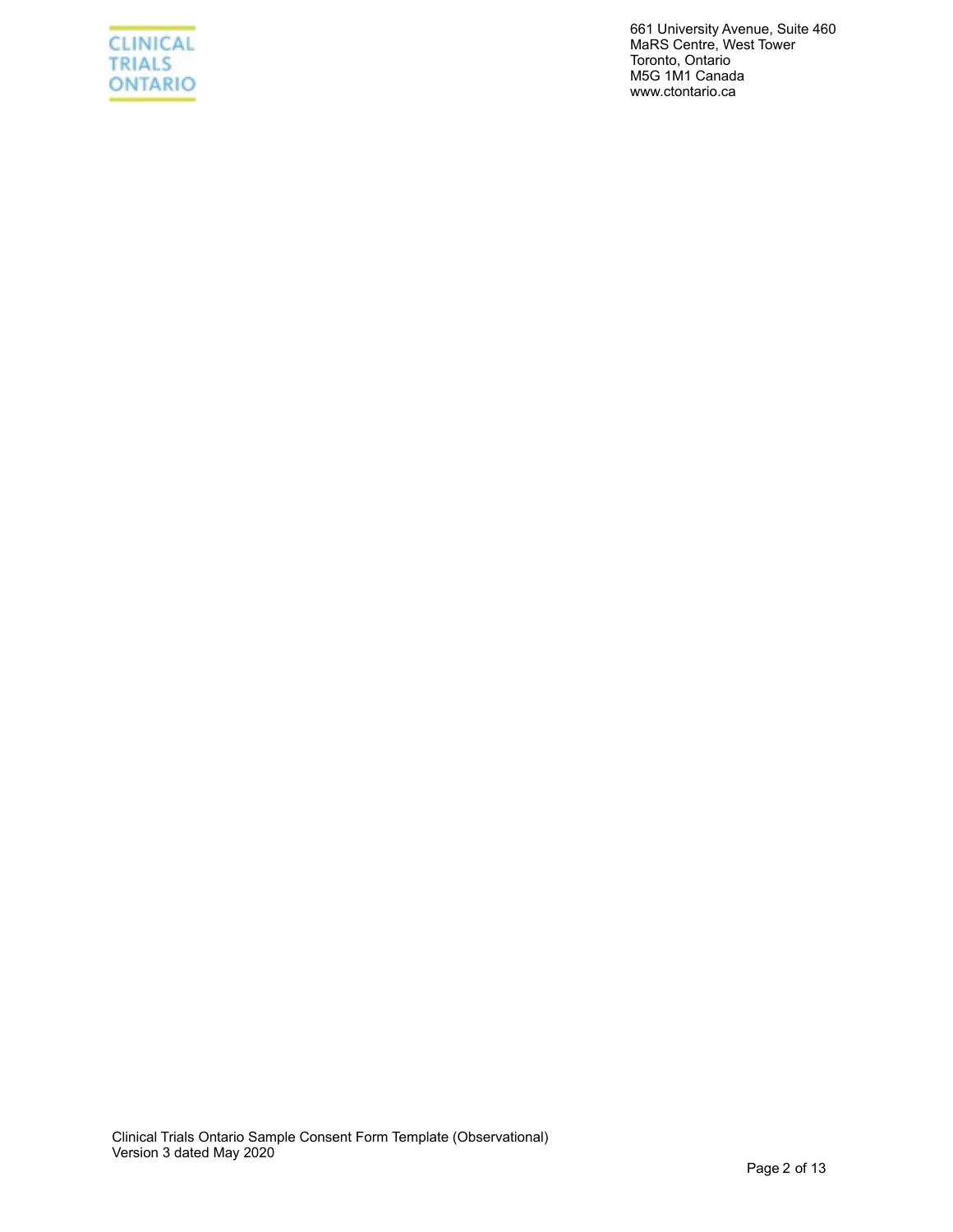# Informed Consent Form for Participation in a Research Study

**Study Title**: *insert study title as written on the protocol*

**Sponsor's Study ID**: *Insert sponsor's study ID if applicable*

## **Principal Investigator**: *insert name, department and telephone or pager number*

**Sponsor/Funder(s):** *Insert the name of the Sponsor or, if applicable, the funder(s) of the research*

# **INTRODUCTION**

*For studies where consent is sought through a substitute decision maker, include the following paragraph:* As a Substitute Decision Maker, you are being asked to provide informed consent on behalf of a person who is unable to provide consent for him/herself. If the participant gains the capacity to consent for him/herself, your consent for them will end. Throughout this form, "you" means the person you are representing.

You are being invited to participate in a research study. You are invited to participate in this study because *explain the main features of the population to which the research applies.* This consent form provides you with information to help you make an informed choice. Please read this document carefully and ask any questions you may have. All your questions should be answered to your satisfaction before you decide whether to participate in this research study.

Please take your time in making your decision. You may find it helpful to discuss it with your friends and family.

Taking part in this study is voluntary. You have the option to not participate at all or you may choose to leave the study at any time. Whatever you choose, it will not affect the usual medical care that you receive outside the study*. Specify any other potential areas where participants might be concerned about a potential penalty or discrimination, such as The decision will not affect your employment.*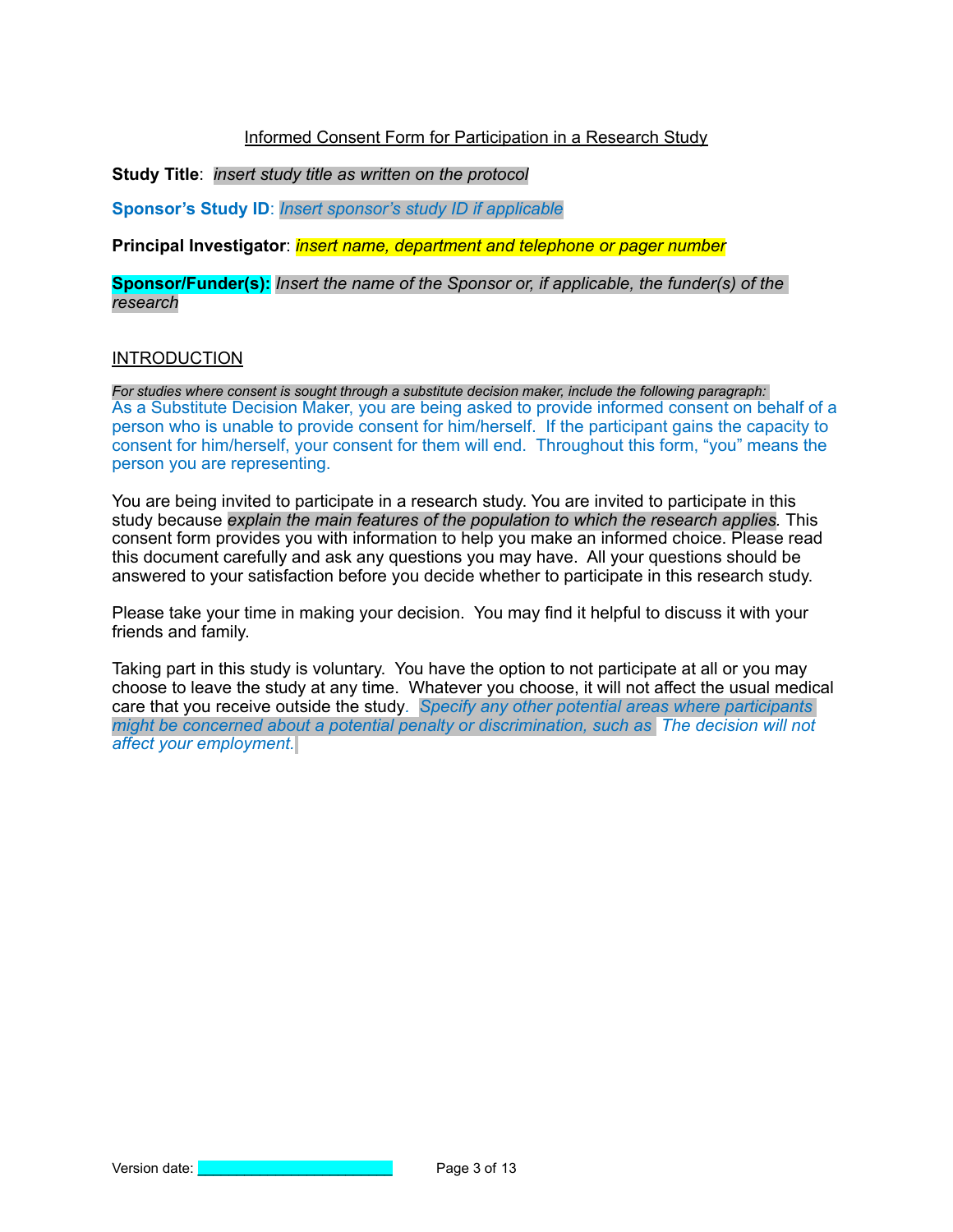# IS THERE A CONFLICT OF INTEREST?

*Describe any conflict of interest that exists or may appear to exist as it relates to any of the investigators, study staff or member of their immediate family. A conflict of interest exists if there is a potential benefit to the investigator(s), study staff or member of their immediate family beyond the professional benefit from academic achievement or presentation of the results. Examples include, but are not limited to, speaker's fees, travel assistance, consultant fees, honoraria, gifts, and intellectual property rights such as patents. A declaration of conflict of interest should include the identity of the person with the conflict of interest, the type of incentive or inducement, and its source. See examples below.*

The *identify individual, e.g.,* study doctor/researcher, *insert name*, is receiving personal financial payment from *Identify source of funds e.g., the study Sponsor* for *include reason for payment e.g.*, *providing advice on the design of the study*. You may request details about this payment.

or

There are no conflicts of interest to declare related to this study.

or

The *insert recipient of funding e.g., hospital* is receiving financial payment from the Sponsor/ Funder to cover the cost of conducting this study.

## WHY IS THIS STUDY BEING DONE? *Explain the purpose of the study in lay terminology*

The purpose of this study is to *explain the purpose of the study.* 

# HOW MANY PEOPLE WILL TAKE PART IN THIS STUDY?

It is anticipated that about *insert total number of participants* people will take part in this study, from research sites located in *indicate participating provinces/countries as applicable to the research*.

This study should take *total length of study in months or years* to complete and the results should be known in about *time to anticipated analysis in months or years*.

## WHAT WILL HAPPEN DURING THIS STUDY?

*Provide a description of the research procedures and the nature of participation. Some suggestions are provided below. Ensure that the information provided accurately describes the procedures being used in this specific study. If multiple techniques are included in the research, please include subheadings.* 

#### *Database studies:*

The researchers will collect information about you from *specify source of information e.g., your medical chart* and enter this information into an electronic database. The data will be securely stored, and will be maintained by *specify responsible individual/group*. The database can only be accessed by people who are involved in research.

Please talk to the research team if there is information that you do not feel comfortable sharing.

*If the database information will be entered into secondary databases(s), this must be specified (including the reason and who the data will be shared with). For example:* 

Information about you kept in this database may be shared with national and international research partners and may be entered into other national and international databases. The sharing of this information is meant to *specify purpose e.g., allow researchers to work together and increase worldwide research efforts*. The information provided to them will not include information that can directly identify you, such as your name, address or phone number.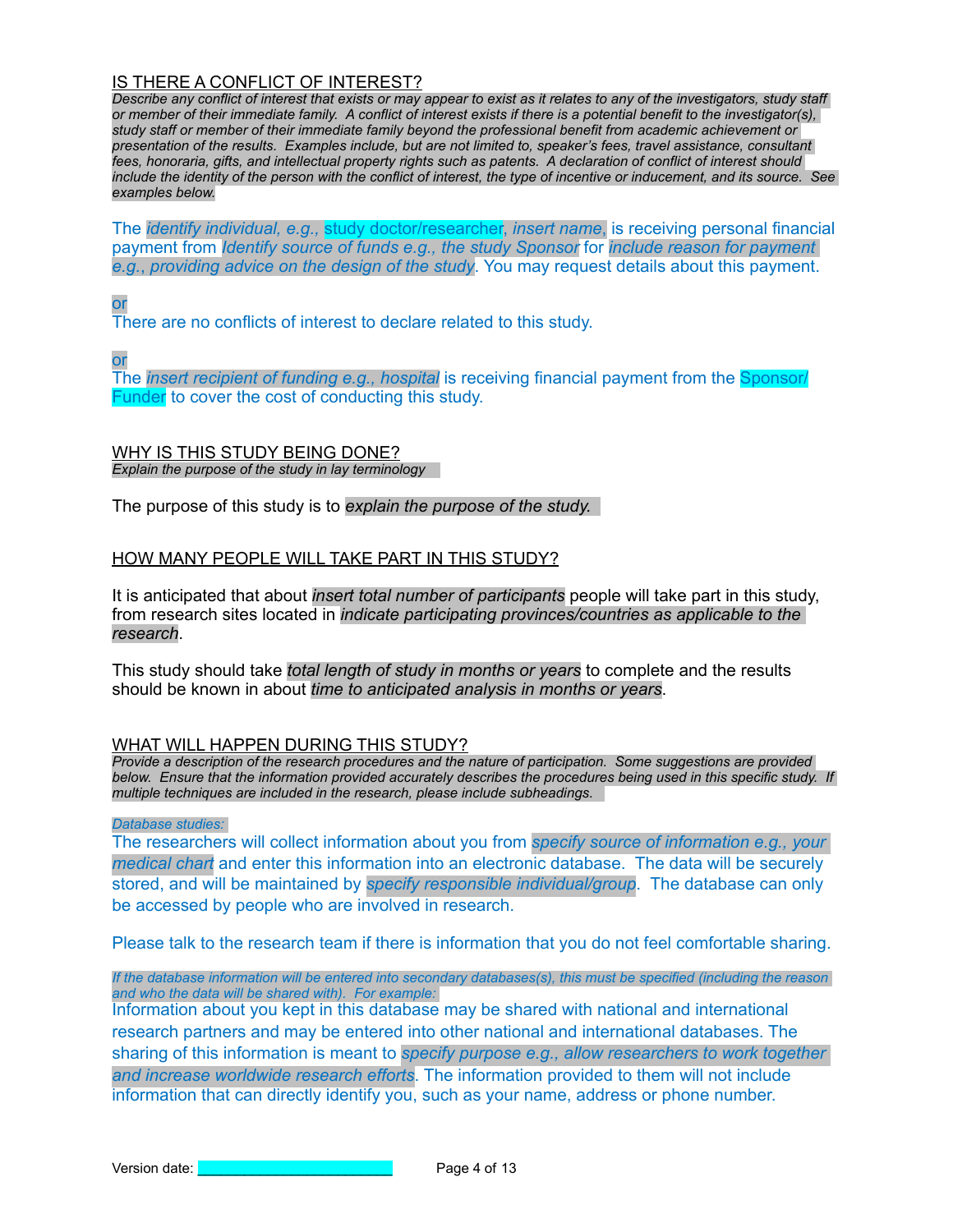#### *Imaging Studies:*

You will be asked to have *insert name of standard clinical imaging procedure.* This scan is already used in medical care, but would not normally be done *explain deviation from normal care/life of the study population*. The scans would involve *briefly describe procedure*.

The scans are being done for research purposes only, and will not be used to guide your medical care.

## *Focus Groups:*

You will be asked to participate in *specify how many* focus group(s) *if more than one focus group, provide information about timing e.g., before you begin the study and then every X weeks/months.* A focus group is a small group of representative people who are asked to speak about their opinions as part of the research.A moderator will organize the focus group(s). Each focus group discussion will be about *specify length in minutes or hours* in length and will take place *specify location*. You will be asked to speak about *explain topics of discussion e.g., your experiences with condition/intervention*.

### *Interviews:*

You will be asked to participate in *specify how many* interviews *if more than one, provide information about timing e.g., before you begin the study and then every X weeks/months.*  During this interview, you will speak with/meet with a member/members of the research team and *specify others if applicable.* Each interview will be about *specify length in minutes or hours* in length and will take place *specify location*. You will be asked to provide information about *explain topics of discussion e.g., your experiences with condition/intervention*.

### *Questionnaires:*

You will be provided with a questionnaire(s) *provide information about the number and timing of questionnaires e.g., before you begin the study and then every two weeks for a year*. The purpose of the questionnaire(s) is/are *include description of purpose e.*g., *to understand how the study intervention and illness affects your quality of life*. Each questionnaire will take about *indicate estimated time to complete in minutes* to complete.

The information you provide is for research purposes only. Some of the questions are personal. You can choose not to answer questions if you wish.

*If the questions are of a sensitive nature, explain that they might experience emotional distress, explain what should they do and what type of help will be provided if this happens.*

*If questionnaires include medically relevant information, but won't be reviewed, include the following:*  Even though you may have provided medical information on a questionnaire, these responses will not be reviewed by your physician/health care team - if you wish them to know this information please bring it to their attention.

#### *If audio/video records used:*

You will be audio/video recorded during the *specify e.g., interview(s)/focus group*.

#### *Participant Diaries.*

You will be asked to keep a diary of *identify information to be recorded*. You will be asked to return the diary to this centre.

*Specimen Collection:* 

*Ensure that you describe the mandatory sample collection, including the sample type and amount and manner/safety of acquisition, purpose of the research (including any commercial use), measures employed to protect privacy and minimize risk, and length, method, and location of storage. See suggestions below, or revise as applicable to the research.*

The researchers doing this study will be doing tests on samples (described below) to *insert* s*tudy-specific LAY explanation of the research purposes for all samples collected.*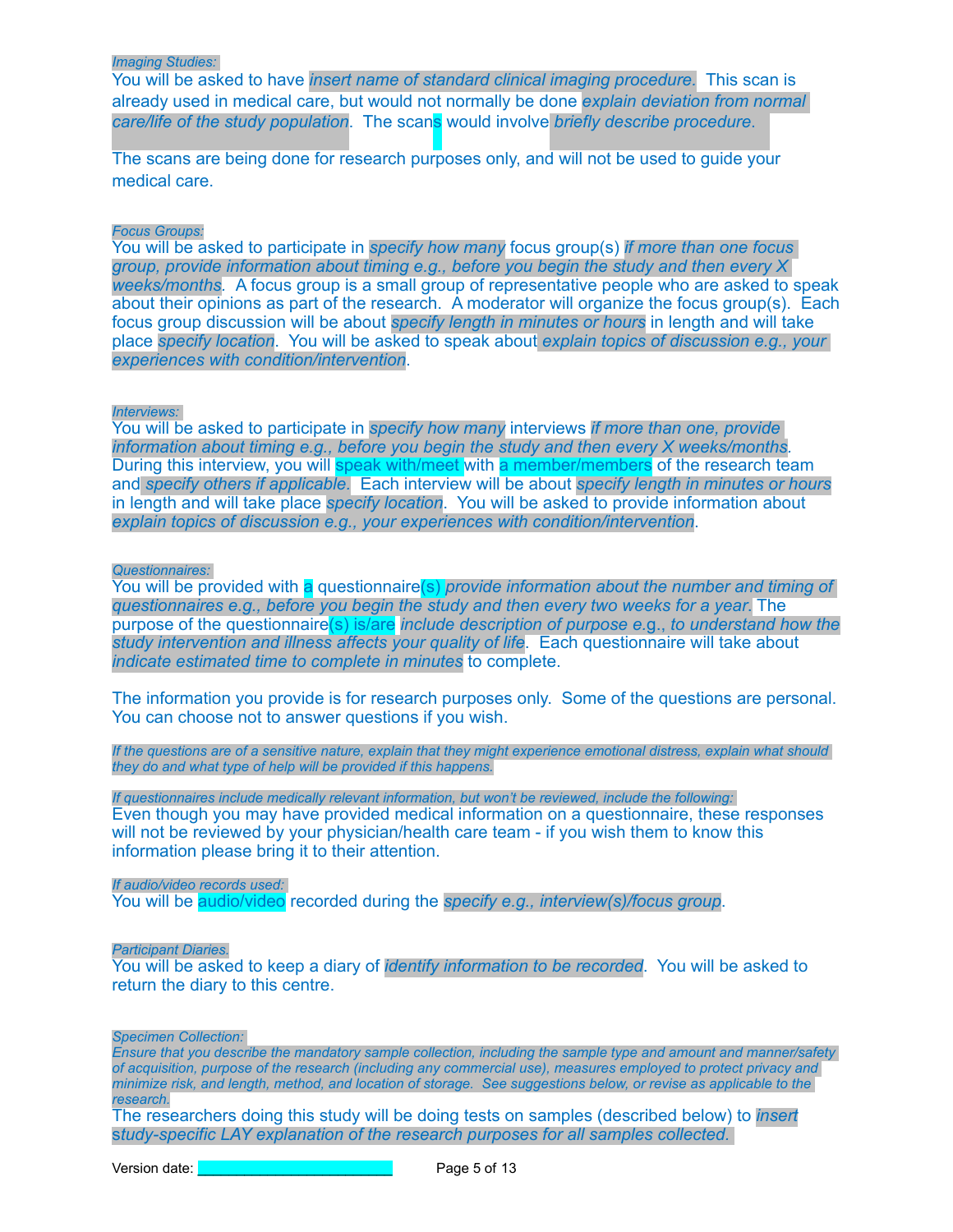The collection of these samples is a necessary part of this study. Samples will be used only for these purposes. The samples will not be sold.

*Specify what will happen to samples once the mandatory research has been completed. For example:* 

Once these tests have been completed, any leftover samples will be returned to the facility from which they were obtained if needed or destroyed *include the following if applicable* unless you wish to give permission for other future research purposes, in which case you will be given a separate optional consent form to sign.

#### *Include one of the following options*

Hereditary genetic testing (to look at whether *specify condition* runs in families) will not be done on these samples.

*Or* 

Hereditary genetic testing (to look at whether *specify condition* runs in families) will/may be done on these samples

#### *If there is a possibility that a medically relevant sample will be exhausted:*

If you participate in this study it is possible that there will not be enough of your tissue sample left for other testing that may need to be done in the future. Please speak to the study doctor to discuss this possibility.

Even with protections in place, there is a risk that your information could be released by accident. Advances in technology could also increase the risk that your genetic samples and results could be linked back to you or your blood relatives. These results might contain information (e.g., an inherited genetic disease) that could result in problems for you or your relatives. There is no way to predict what effects such an information loss would have. You will be given the choice/not given the choice to find out about genetics testing results.

### *Describe who will be informed of the results of the mandatory research. For example:*

Reports about any research tests done with your samples will not be given to you, the study doctor(s) or study staff, your doctor, or other health care provider(s). These reports will not be put in your medical records.

*Or*

Reports about research tests done with your samples will be given to *specify recipient e.g., the study doctor(s)*. If you would like to learn the results of this research, please let them know.

#### *If the study includes genetic testing (mandatory or optional), include the following:*

If you are a First Nations or an indigenous person who has contact with spiritual Elders, you may want to talk to them before you make a decision about this research study. Elders may have concerns about some research procedures including genetic testing.

Tissue Collection

*Describe the method of tissue sample collection and associated risks. Specify the location and purpose for the review. See example text below, or revise as applicable to the research* 

A small sample of your tissue that has already been removed by a previous surgery or biopsy will be obtained by the researchers doing this study. No further surgeries or biopsies are required of you for this purpose. *If applicable, explain whether they may still participate if a sample is not available or whether a fresh tissue sample will then be required – see below.*

#### *If archived specimens are required from another institution, include the following:*

If your biopsy or surgery were completed at another institution, signing this consent form means that you are consenting to the collection of your tissue sample, together with any related personal health information, from that institution.

## *If a fresh tissue sample is required*

As part of this study, you will have a tissue biopsy. A tissue biopsy is a type of surgical procedure, which will remove *state how much tissue is to be taken e.g.* a pea size piece of your *insert tissue type e.g.,* liver. *Explain in lay language whether this will be done using a local or*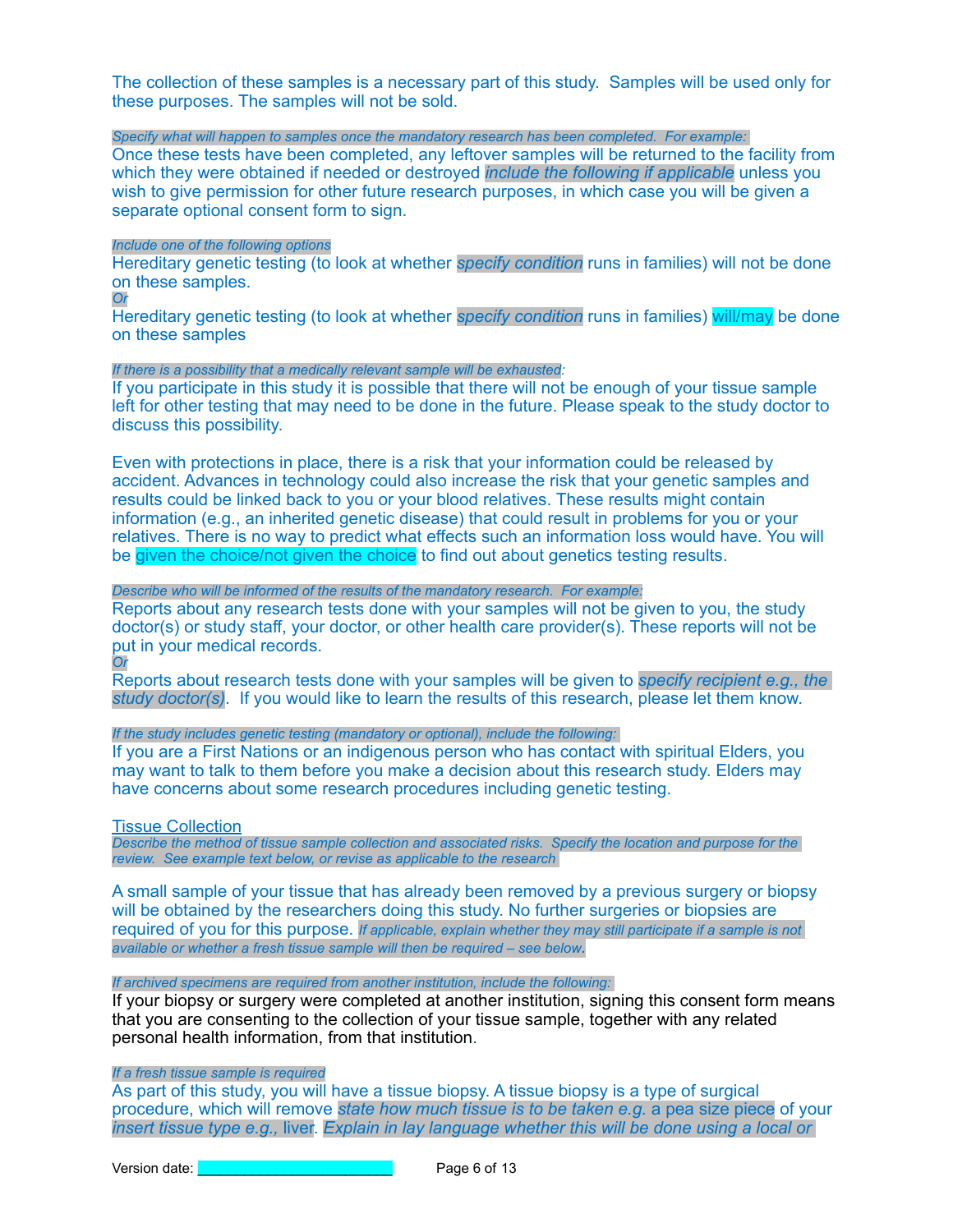*general anesthetic and whether overnight hospital stay may be required.* This procedure has risks such as *specify risks, e.g., blood loss, pain and rarely an infection at the biopsy site*.

*Identify location where specimens will be retained. For example:*  These tissue samples will be sent to a laboratory at *insert location* where they will be examined.

### Blood/Urine Collection

*Describe the method of blood/urine/other sample collection and associated risks. Specify the location and purpose for the review. See example text below, or revise as applicable to the research* 

Urine will be collected *Specify number of samples to be collected and timing (e.g., specify if 24 hour collection) if multiple samples are required.* These urine samples will be sent to a laboratory at the *insert location* where they will be examined.

Blood samples will be taken by inserting a needle into a vein in your arm. These will be taken at the same time as your study related tests whenever possible, *describe sample timing e.g. at entry to the study and <X> weeks after you stop the study intervention*. *Specify amount of blood to be collected and timing if additional samples are required and the tests to be done on these samples*. These blood samples will be sent to a laboratory at the *insert location* where they will be examined.

## How will samples be identified?

To protect your identity, the information that will be on your samples will be limited to *specify which identifiers will be on the sample(s). If additional personal information is also being provided to the laboratory (e.g., on additional forms provided with the review materials), include a description of the information provided, e.g.,* The laboratory will also receive information containing your…

Despite protections being in place, there is a risk of unintentional release of information. Due to technological advances in genetics, there may be a risk that the genetic information in the samples could be linked back to you.

#### Can I withdraw these samples?

*Describe the process for withdrawal of samples, and any limitations to the withdrawal. See the suggested text below, or revise as applicable* 

If you no longer want your samples to be used in this research, you should tell *specify appropriate contact role*, who will ensure the samples are *describe what will happen to samples if participant withdraws consent, e.g., returned to the hospital from which they were obtained or destroyed*.

#### *Describe any limits of the withdrawal, if applicable. For example:*

If tests have already been done on your sample(s) it will not be possible to withdraw those results. However, no further testing will be done.

#### *If samples will be anonymized at a certain point*

You can request withdrawal of your specimens until *insert expected anonymization point,* when the samples will be made anonymous. It won't be possible to return samples after this because the researchers will not know which sample is yours.

*State whether or not the participant may continue to participate in this main part of the study, if they withdraw these required samples.*

#### WHAT ARE THE RESPONSIBILITIES OF STUDY PARTICIPANTS? *Identify participant responsibilities. Include, add to, or modify bullets below as applicable*

If you choose to participate in this study, you will be expected to:

- *Specify any responsibilities*
- Not discuss with others any information you learn in the focus group. This includes information about other group members and any opinions or comments that are shared.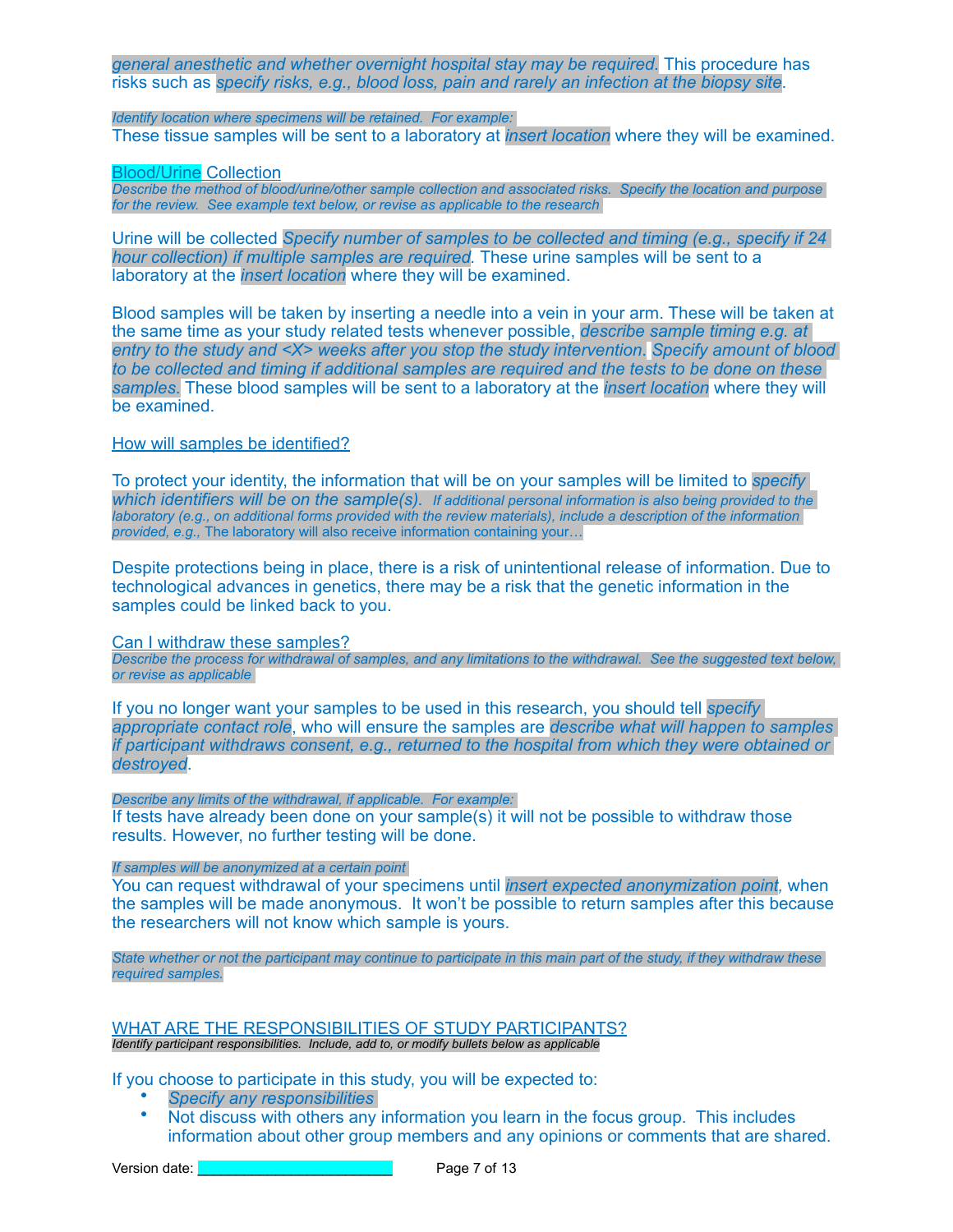### HOW LONG WILL PARTICIPANTS BE IN THE STUDY? *Specify the duration of research involvement. See suggestions below, or revise as applicable to the research*

Your participation on this study will last for about *insert duration.* 

## CAN PARTICIPANTS CHOOSE TO LEAVE THE STUDY?

You can choose to end your participation in this research (called withdrawal) at any time without having to provide a reason. If you choose to withdraw from the study, you are encouraged to contact the research team.

You may withdraw your permission to use information that was collected about you for this study at any time by letting the research team know. However, this would also mean that you withdraw from the study.

*If the participant can withdraw information collected prior to withdrawal*

If you decide to leave the study, you can ask that the information that was collected about you not be used for the study. Let the research team know if you choose this. *Or Inform participants about any limits on withdrawal of information* 

Information that was recorded before you withdrew will be used by the researchers for the purposes of the study, but no information will be collected after you withdraw your permission.

## CAN PARTICIPATION IN THIS STUDY END EARLY?

Your participation on the study may be stopped early, and without your consent, for reasons such as:

*Identify reasons why participants may be taken off the study. Examples are outlined below. Include or modify bullets below as applicable*

- New information shows that the research is no longer in your best interest
- The research team decides to stop the study
- The research ethics board withdraw permission for this study to continue

If you are removed from this study, the research team will discuss the reasons with you.

### WHAT ARE THE RISKS OR HARMS OF PARTICIPATING IN THIS STUDY?

*Inform participants of all reasonably foreseeable risks, harms, discomforts or inconveniences. Include both physical, social/legal, and psychological/emotional risks as applicable to the research.*

#### *Suggestions (ensure these are correct and applicable to the research study):*

There are no medical risks to you from participating in this study, but taking part in this study may make you feel uncomfortable.

#### *Focus groups/interviews:*

You may become uncomfortable while discussing your experiences. You may refuse to answer questions or leave the group/interview at any time if you experience any discomfort.

*Focus groups:*

While the study team will take precautions to protect your confidentiality we cannot guarantee that other members of the focus group will respect your privacy or keep the discussions of the group confidential.

## WHAT ARE THE BENEFITS OF PARTICIPATING IN THIS STUDY?

*Inform participants of potential benefits to themselves and in general that may arise. If there is no known benefit, ensure this is stated.*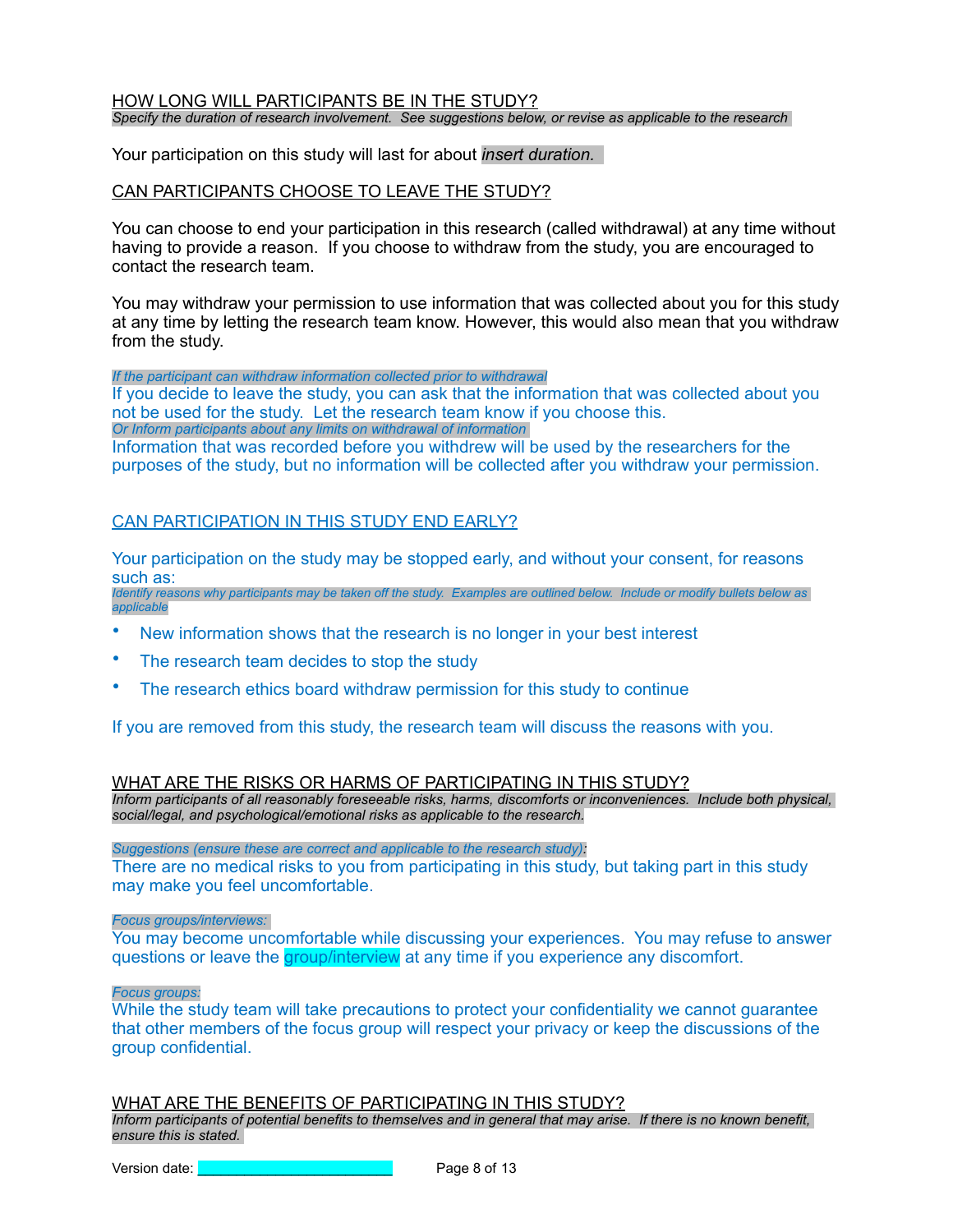*If there is no likely benefit to participation, include the following* There are no benefits to you for taking part in this study.

*If the benefit is known, include* 

The expected benefit from taking part in this study is *specify*.

*If applicable, include*

You may not receive direct benefit from participating in this study. We hope the information learned from this study will help other people with *specify* in the future.

## HOW WILL PARTICIPANT INFORMATION BE KEPT CONFIDENTIAL?

*Note: If there will be disclosure of personal identifiers, i.e., disclosed on any research-related information/ documents including samples or scans, or as part of the unique identifier, these disclosures must be justified in the REB application and approved. Please ensure that you are aware of institutional and REB policies with respect to the disclosure of personal identifiers.*

If you decide to participate in this study, the research team will only collect the information they need for this study.

Records identifying you at this centre will be kept confidential and, to the extent permitted by the applicable laws, will not be disclosed or made publicly available, except as described in this consent document.

Authorized representatives of the following organizations may look at your original (identifiable) medical records at the site where these records are held, to check that the information collected for the study is correct and follows proper laws and guidelines.

*Include only those organizations requiring permission for direct access to participant medical records containing identifying information (e.g., permission to conduct on-site monitoring/auditing). Include a brief description of their role in the research. See suggestions below, or modify as applicable to the research:* 

• *Insert sponsor name, the Sponsor of this study* 

- The NYGH research ethics board who oversees the ethical conduct of this study
- NYGH and affiliated sites, to oversee the conduct of research at this location

Information that is collected about you for the study (called study data) may also be sent to the organizations listed above. Representatives of Clinical Trials Ontario, a not-for-profit organization, may see study data that is sent to the research ethics board for this study. Your name, address, email, or other information that may directly identify you will not be used. The records received by these organizations may contain your *disclose identifiers e.g., participant code, initials, sex, and date of birth*.

The following organizations may also receive study data: *Include organizations with permission to receive study data only (organizations with direct access must be included in the list above). Include a brief description of their role in the research.*

• *Identify any other organizations with permission to receive study data only* 

*If race/ethnicity information is collected as part of the study, identify this and provide a rationale. See suggested text, or modify as applicable*

This research study is collecting information on race and ethnicity as well as other characteristics of individuals because *specify reason e.g., these characteristics may influence how people respond*. Providing information on your race or ethnic origin is voluntary/required.

*If email will be used for study purposes (e.g., distribution of questionnaires, etc.), please add:*  Communication via e-mail is not absolutely secure. We do not recommend that you communicate sensitive personal information via e-mail.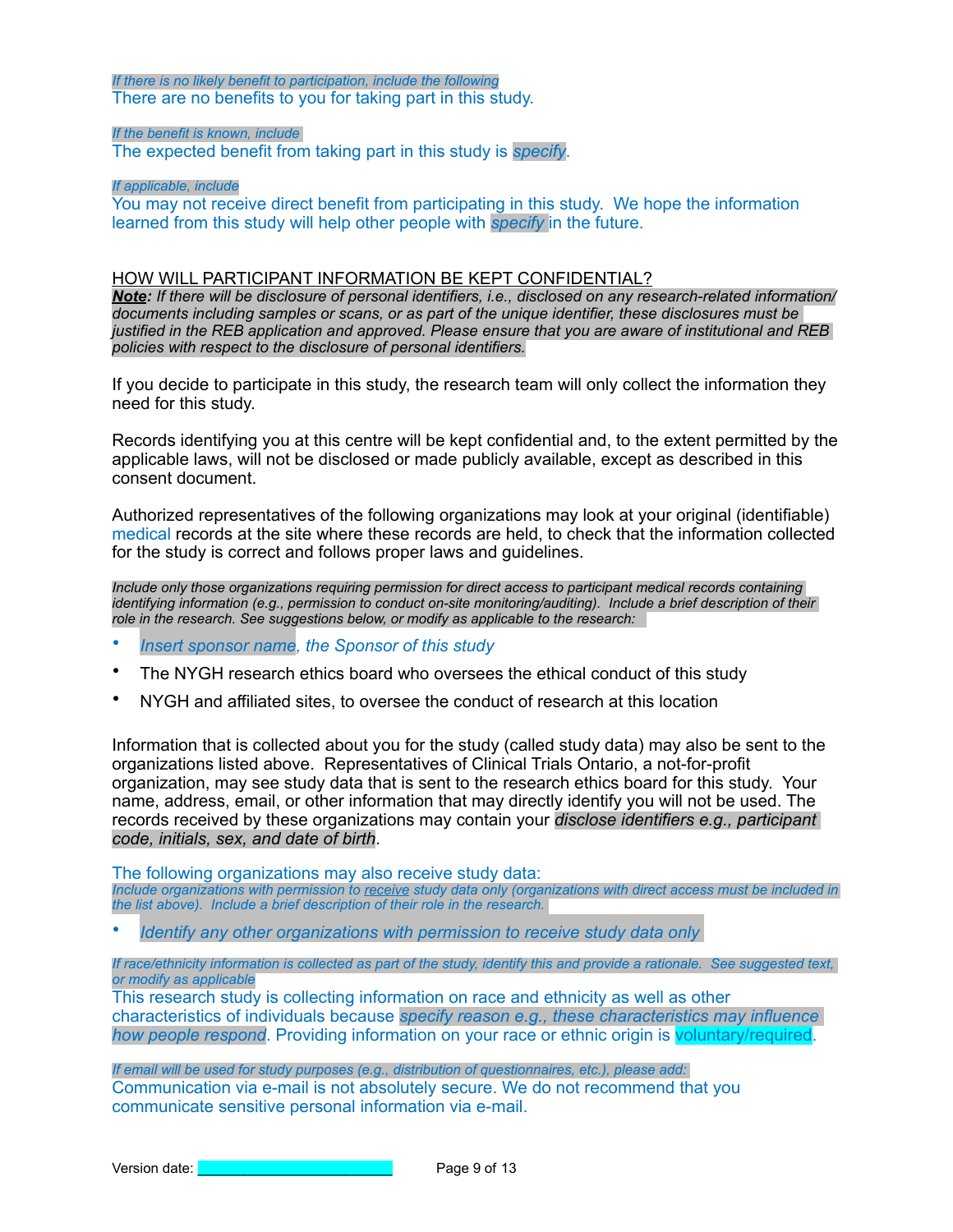#### *If focus group/interview:*

During the discussions, participants will be encouraged to refrain from using names. If names or other identifying information is shared during the discussion, it will not be included in the written records.

*If video/audio recording, describe confidentiality measures including, for example, who will have access, how long they will be kept, and whether they will be sent outside the institution. For example*:

The video/audio recordings will be stored in a secure location and viewed only by members of the research team. The recordings will be kept until they have been transcribed (turned into written records), and then they will be destroyed.

## *If health information is being collected for other research/database:*

In addition to the data that will be collected for this study, the researchers will also be collecting the following personal health information:

• *List all additional information being collected* 

This additional data is being collected to *insert purpose e.g. to help researchers better understand common trends between your condition and other health problems*. This additional information is not required for the purpose of this study, but for other research interests at *insert organization name*.

*If identifiable data will be sent outside the institution:* 

This study requires the transfer of identifiable information to *insert name of institution/individual* for the purposes of *specify purpose*. The following information will be transferred:

• *Specify identifiable information to be transferred* 

If the results of this study are published, your identity will remain confidential. It is expected that the information collected during this study will be *include description of proposed uses of data, e.g., used in analyses and will be published/ presented to the scientific community at meetings and in journals*.

Even though the likelihood that someone may identify you from the study data is very small, it can never be completely eliminated.

A copy of the consent form that you sign to enter the study may be included in your health record/hospital chart.

## *If data or samples will be sent outside of Canada*

Any information and/or samples, sent outside of Canadian borders may increase the risk of disclosure of information because the laws in those countries dealing with protection of information may not be as strict as in Canada. However, all study data and/or samples, that are transferred outside of Canada will be coded (this means it will not contain your personal identifying information such as your name, address, medical health number or contact information). Any information will be transferred in compliance with all relevant Canadian privacy laws. By signing this consent form, you are consenting to the disclosure of your coded information to organizations located outside of Canada.

*For studies using smartphones, apps or applicable technology, describe any limits to the confidentiality. For example:*  Data collected using the *insert app/tool/device name* resides on the *insert name e.g., Apple*  servers and no assurance can be made about its confidentiality or that it will only be used for research purposes.

# WHAT IS THE COST TO PARTICIPANTS?

*If participation could result in additional costs, include an explanation of these potential costs. Ensure that examples of extra costs are consistent with the research project*

Taking part in this study may result in added costs to you. For example:

• You may miss work as a result of participation in this study.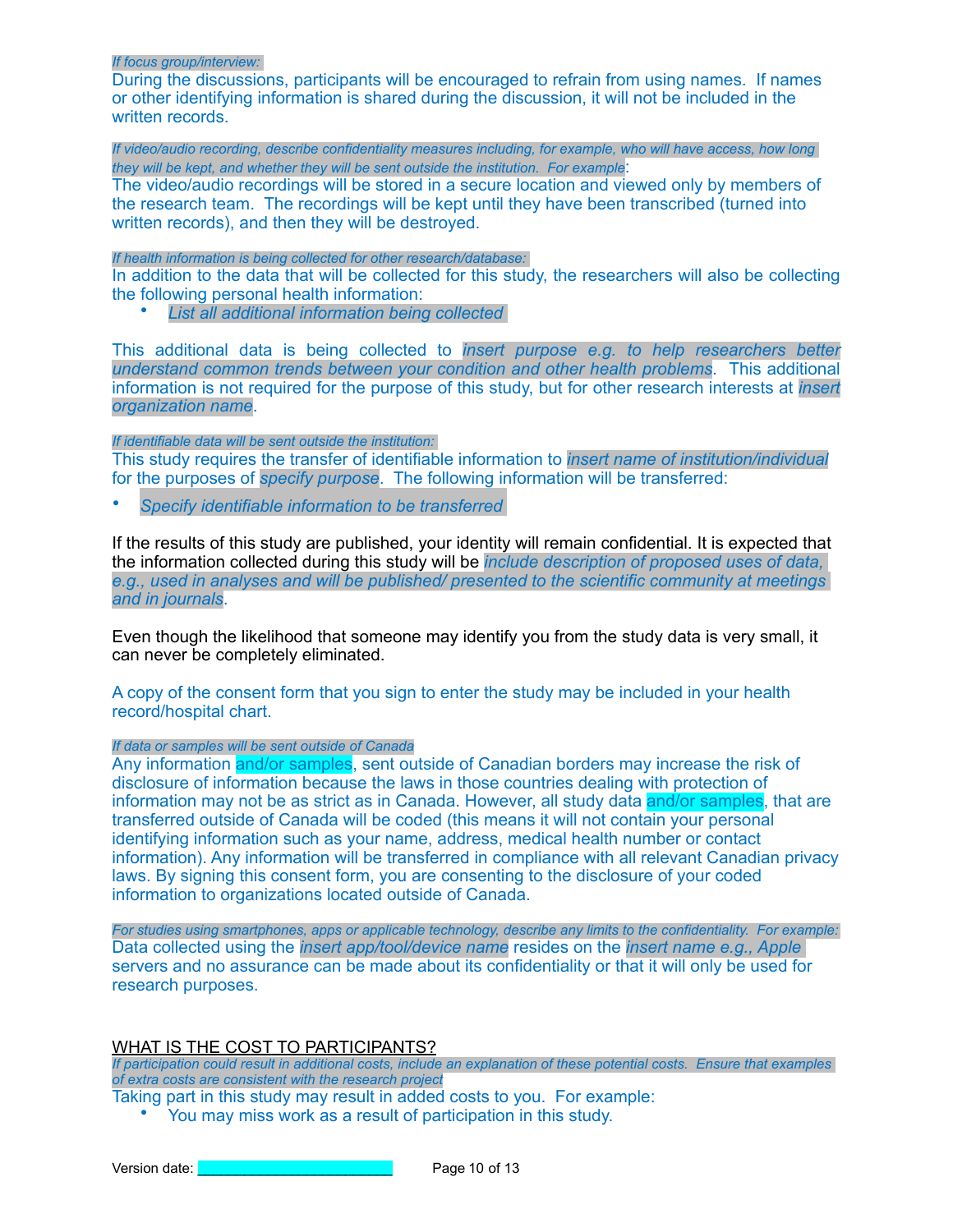*OR If participation will not result in any costs, include the following*

Participation in this study will not involve any additional costs to you or your private health care insurance.

# ARE STUDY PARTICIPANTS PAID TO BE IN THIS STUDY?

*Describe compensation provided to participants, or state if no compensation is provided. Suggestions are provided below.* 

*You must ensure that the information below matches the compensation/reimbursement provided at that site. If there is no payment for participation*

You will not be paid for taking part in this study.

*OR If participants are paid (revise as applicable to the study)*

If you decide to participate in this study, you will receive \$*specify amount of paymen*t *including indication of payment interval if applicable e.g., every three months*.

If you decide to leave the study, you will receive a prorated payment for participating in the study.

*If there is re-imbursement of costs for participation*

If you decide to participate in this study, you will be reimbursed \$ *enter actual or maximum dollar amount* for some study related expenses such as *list reimbursable expenses as applicable*.

*If receipts or other documentation is required for re-imbursement, this must be described. For example:*  You will need to provide your receipts for *insert expense types e.g., parking* to the research staff in order to be reimbursed.

## *If applicable (alter as needed to fit the research):*

It is possible that the research conducted using your samples and/or study data may eventually lead to the development of new diagnostic tests, new drugs or devices, or other commercial products. There are no plans to provide payment to you if this happens.

In the case of research-related side effects or injury, medical care will be provided by *specify response e.g., your doctor or you will be referred for appropriate medical care*.

# WHAT ARE THE RIGHTS OF PARTICIPANTS IN A RESEARCH STUDY?

You will be told, in a timely manner, about new information that may be relevant to your willingness to stay in this study.

You have the right to be informed of the results of this study once the entire study is complete. *Explain how the participant can obtain the results, for example:* If you would like to be informed of the results of this study, please contact the research team *or* If you would like to be informed of the results of this study, please let the study doctor know.

Your rights to privacy are legally protected by federal and provincial laws that require safeguards to ensure that your privacy is respected.

By signing this form you do not give up any of your legal rights against the researcher/study doctor, sponsor or involved institutions for compensation, nor does this form relieve the researcher/study doctor, sponsor or their agents of their legal and professional responsibilities.

You will be given a copy of this signed and dated consent form prior to participating in this study.

*If incidental findings are anticipated as a result of the study, include the following section and address what information will be provided to participants.* WHAT IF RESEARCHERS DISCOVER SOMETHING ABOUT A RESEARCH PARTICIPANT?

During the study, the researchers may learn something about you that they didn't expect. For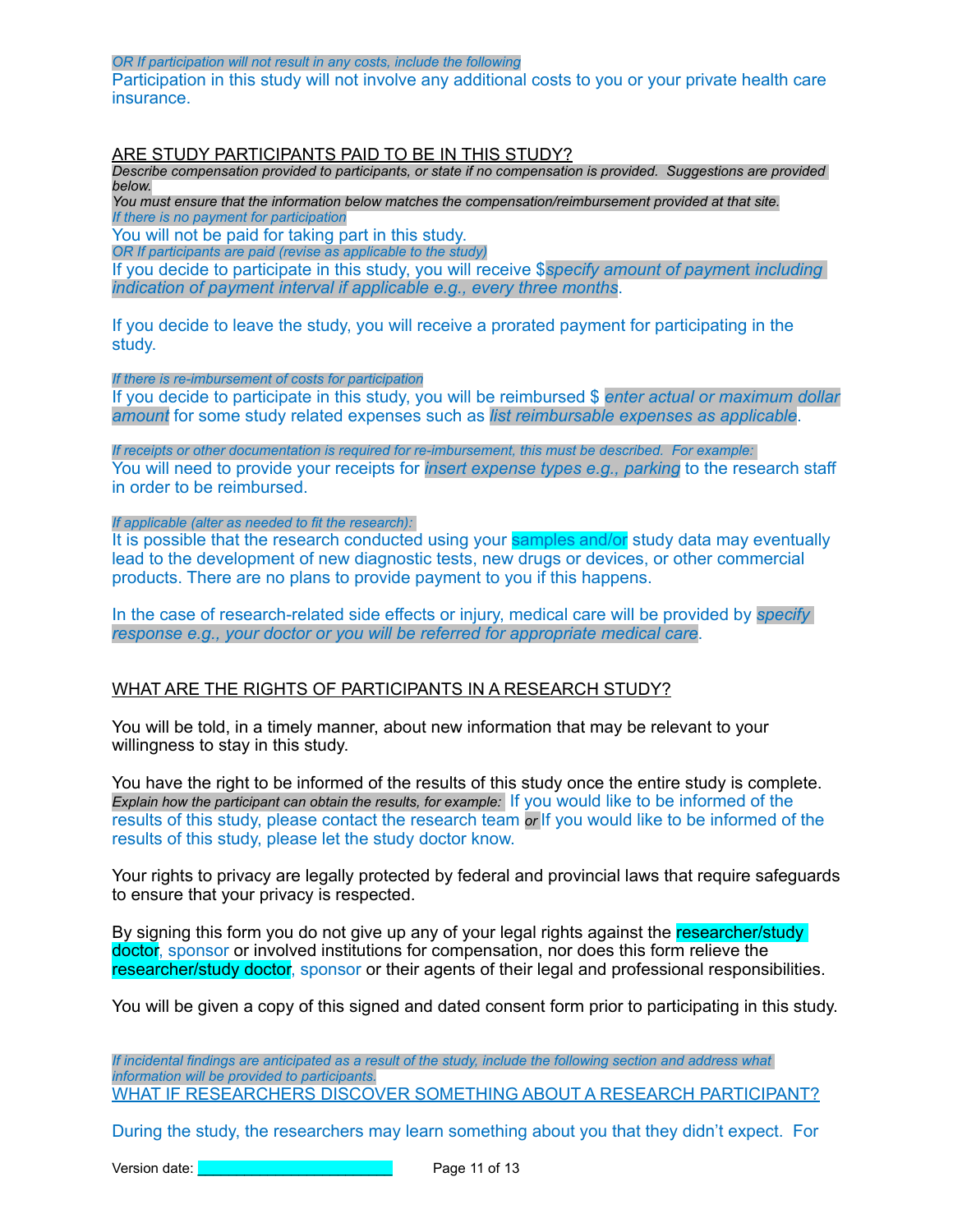example, the researchers may *insert anticipated incidental findings e.g. find out that you have another medical condition.*

## *Describe anticipated management plan. For example:*

If any new clinically important information about your health is obtained as a result of your participation in this study, you will be given the opportunity to decide whether you wish to be made aware of that information.

# WHOM DO PARTICIPANTS CONTACT FOR QUESTIONS?

If you have questions about taking part in this study, or if you suffer a research-related injury, you can talk to the research team, or the person who is in charge of the study at this institution. That person is:

\_\_\_\_\_\_\_\_\_\_\_\_\_\_\_\_\_\_\_\_\_\_\_\_\_\_\_\_ \_\_\_\_\_\_\_\_\_\_\_\_\_\_\_\_\_\_\_\_\_\_\_\_\_

Name Telephone

If you have questions about your rights as a research participant or any ethical issues related to this study that you wish to discuss with someone not directly involved with the study, you may contact the Chair of the NYGH Research Ethics Board, Rita Reynolds, by phone at 416-756-6448 or by email: [Rita.Reynolds@nygh.on.ca,](mailto:Rita.Reynolds@nygh.on.ca) or [reb@nygh.on.ca.](mailto:reb@nygh.on.ca)

# **SIGNATURES**

- All of my questions have been answered,
- I understand the information within this informed consent form,
- I allow access to medical records and transfer of specimens and related personal health information as explained in this consent form,
- I do not give up any of my legal rights by signing this consent form,
- I understand that my family doctor/health care provider will/may be informed of study participation
- I agree, or agree to allow the person I am responsible for, to take part in this study.

| Signature of Participant/<br><b>Substitute Decision-Maker</b>   | PRINTED NAME                       | Date |
|-----------------------------------------------------------------|------------------------------------|------|
| If consent is provided<br>by Substitute Decision Maker:         | <b>PRINTED NAME of Participant</b> |      |
| <b>Signature of Person Conducting</b><br>the Consent Discussion | <b>PRINTED NAME &amp; ROLE</b>     | Date |